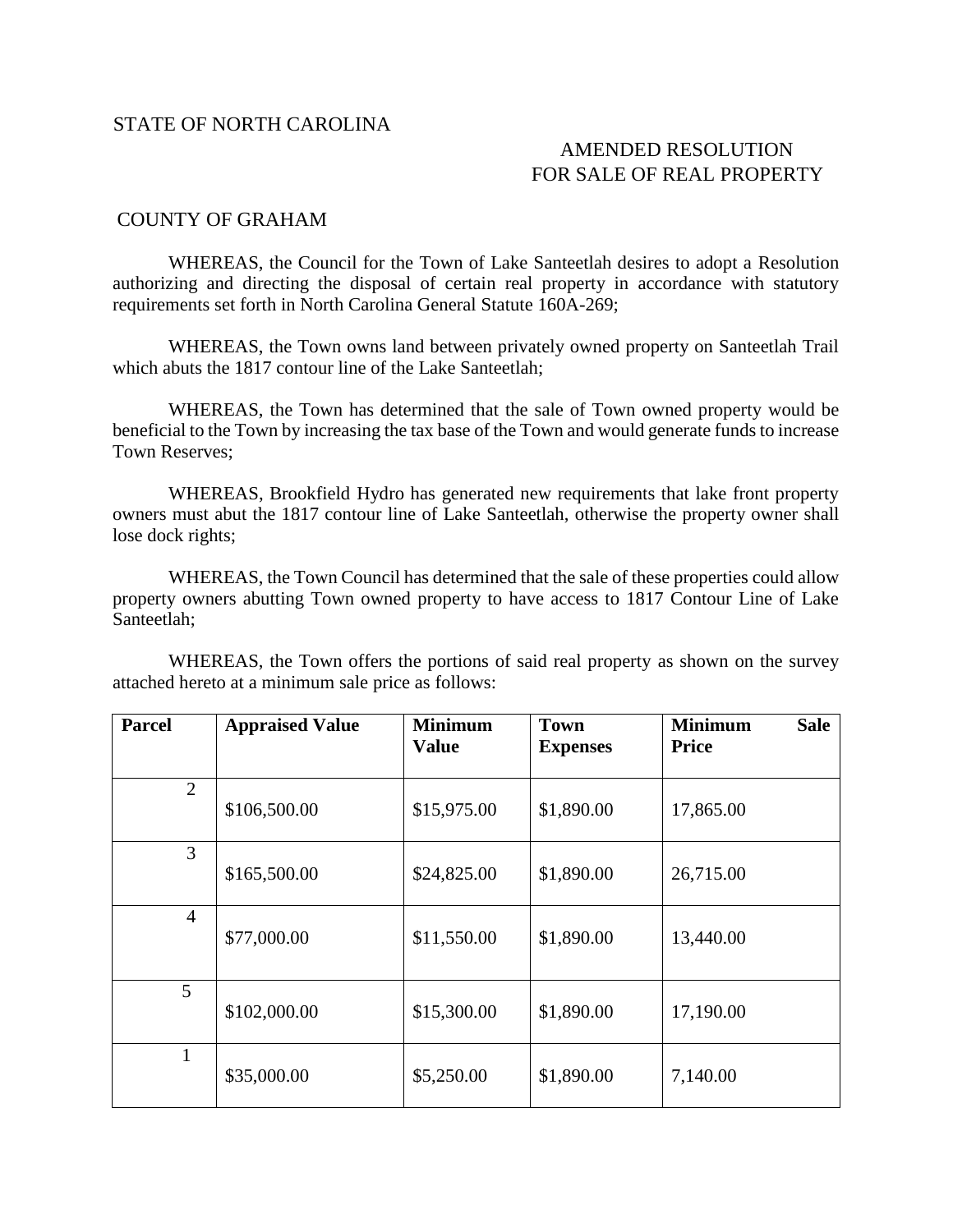WHEREAS, the Town would maintain a permanent and perpetual easement across existing Santeetlah Trail for maintenance of road, water and sewer and other utilities;

WHEREAS, the Town shall make available the survey dated October 19, 2017 of said property prepared by Terry James for inspection at Town Hall, 16 Marina Drive, Lake Santeetlah, NC 28771;

WHEREAS, the Town shall make available the appraisal report dated November 9, 2017 prepared by Brian Farley for inspection at Town Hall, 16 Marina Drive, Lake Santeetlah, NC 28771;

WHEREAS, upon acceptance by the Town Council of the high bidder on parcels 4 or 5, the Town, if necessary, will deed a three-foot strip of Town-owned property along Santeetlah Trail to connect the high bidder's property with the purchased parcel. The purpose of the three-foot strip is to comply with Brookfield's Shoreline Management Plan which requires continuous ownership to the 1817 contour line of Lake Santeetlah;

WHEREAS, the three-foot strip only applies to Santeetlah Trail, and further, said threefoot strip continues from an existing re-bar located at the northwest corner of Lot 1, Section 1B, the southeast corner of Parcel 5 and the northeast corner of Lot 2, Section 1B and runs thence along the South Boundary line of Parcel 5, North 68-48-06 West 27.66 feet to an existing re-bar, North 85-16-08 West 10.64 feet to a set re-bar and North 56-57-38 West 52.18 feet to a set re-bar at the southeast corner of Parcel 4 as shown on the herein referenced survey.

WHEREAS, the final survey including the three-foot strip will be at the expense of the purchaser.

WHEREAS, the high bidder on parcel 4 takes subject to an encroachment as noted on the survey dated October 19, 2017;

WHEREAS, bidders on all parcels on Santeetlah Trail are encouraged to verify compliance with Brookfield Hydro that the purchase of these properties will allow them to have a dock on Lake Santeetlah before making any offer to purchase;

WHEREAS, the Town solicits offers to purchase said real property and that upon the receipt of an offer, the Town shall publish that it has received such offer;

WHEREAS, the Council shall require the offeror to deposit five percent (5%) of said offer with the Town Clerk and that the Town shall publish notice of said offer with said notice containing a general description of the property, the amount of the offer and that within ten (10) days any person may raise the bid by not less than ten percent (10%) of the first \$ 1,000.00 and five percent (5%) of the remainder;